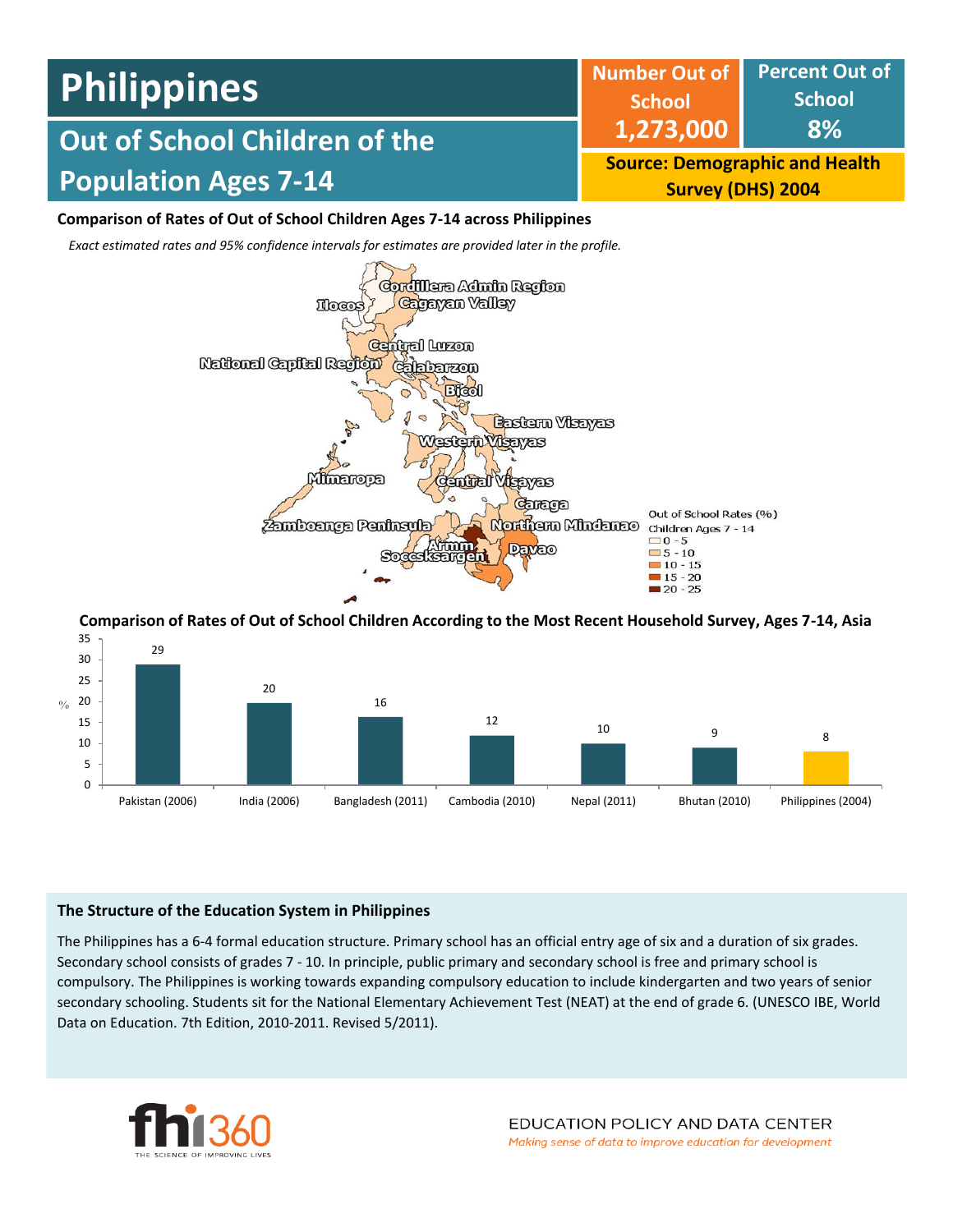

● Parity indices provide information about the greatest sources of inequality in a population. The graph at left provides ratios of different estimates of children aged 7-14 who are out of school. It shows, for example, that the out of school rate in rural areas is 1.8 times higher than that in urban areas.

● For Philippines, the greatest disparity in out of school rates is between children from provinces with the highest and lowest school participation rates. Children from the worst performing province are 5.5 times as likely to be out of school as children from the best.

### **Out of School Children by Individual and Household Characteristics**

● Fewer girls (7% or 520,709) are out of school than boys (9% or 751,800) in Philippines.

● Out of school rates for children from rural areas (10%) are higher than those for children from urban areas (6%). In terms of absolute numbers, there are more children out of school in rural areas (855,447) than in urban areas (417,062).

● Out of school rates are highest for children in the poorest wealth quintile (17%).

#### **Numbers of Out of School Children, DHS 2004**



|                             | Overall: 1,272,509 |                |        |        |  |
|-----------------------------|--------------------|----------------|--------|--------|--|
|                             |                    |                |        |        |  |
| Female: 520,709             | Male: 751,800      |                |        |        |  |
|                             |                    |                |        |        |  |
| Rural: 855,447              | Urban: 417,062     |                |        |        |  |
| <b>Quintile 1 (Poorest)</b> | Q <sub>2</sub>     | Q <sub>3</sub> | Q4     | Q5     |  |
|                             |                    |                |        | 79,329 |  |
| 630,254                     | 332,397            | 137,700        | 92,829 |        |  |

#### **About Data Sources**

All out of school estimates presented in this profile are EPDC extractions of Demographic and Health Survey (DHS) data. DHS Surveys are conducted every several years and collect information on health, education, and other topics for households and individuals residing in those households. The 2004 Philippines DHS Survey is representative at the national and subnational level. For more information, please see http://www.measuredhs.com/.

Estimates of out of school children from household surveys can be expected to differ from administrative estimates, such as those from the UNESCO Institute for Statistics and national government agencies, because of differences between these sources in data collection and estimation methods for measuring school participation. For more information on the differences between these data sources, please see www.epdc.org.

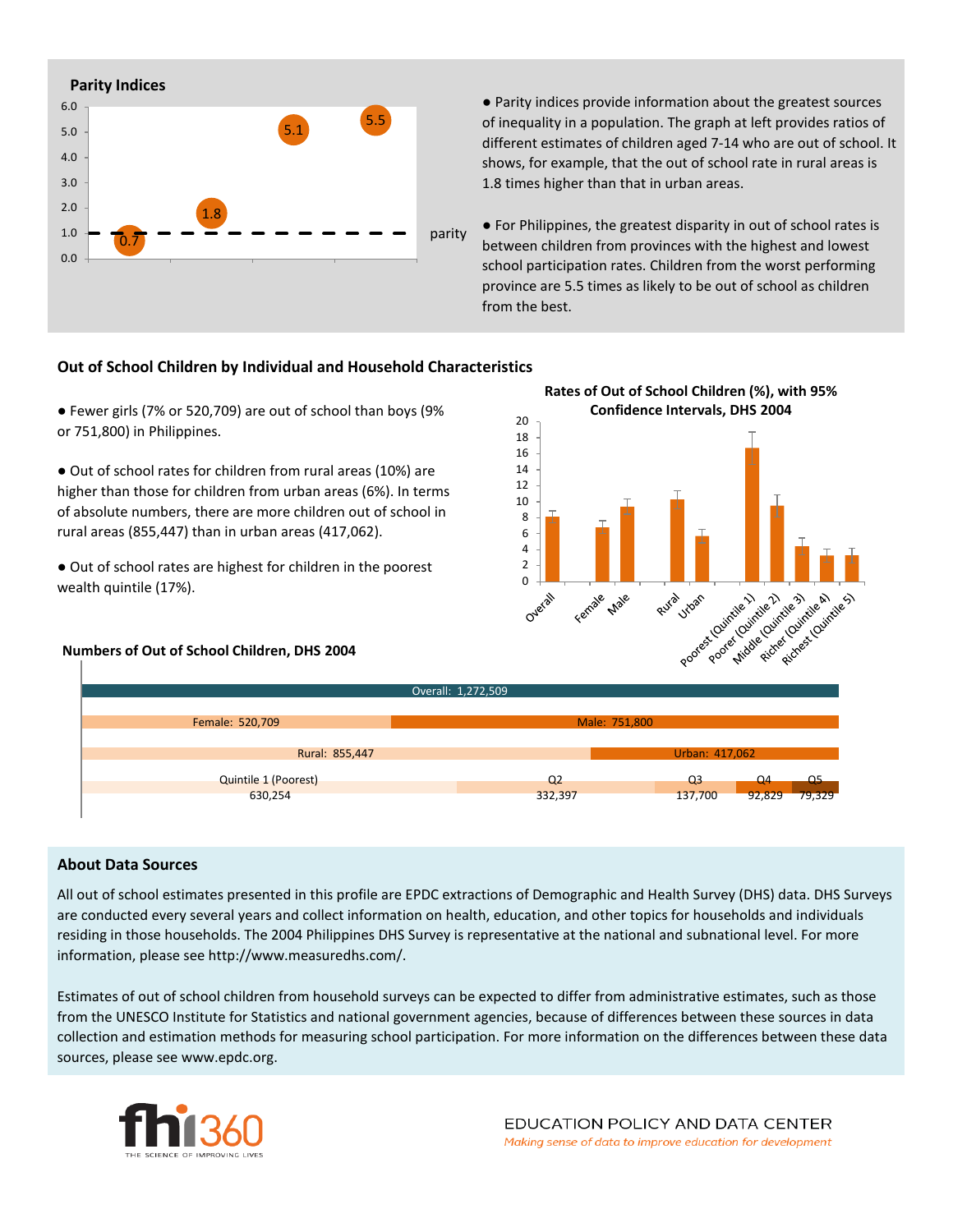# **Out of School Children by Subnational Regions**

● The subnational region with the highest percentage of children out of school is Armm (22%). Cordillera Admin Region has the lowest rate of school non-participation (4%).

● The highest numbers of out of school children are located in Armm (130,741). Cordillera Admin Region has the lowest numbers of out of school children (9,889).





#### **Numbers of Out of School Children by Subnational Region (# in thousands), with 95% Confidence Intervals, DHS 2004**



#### **Why Ages 7-14?**

EPDC presents data for ages 7-14. This age group captures the bulk of basic compulsory education in most countries, aids crossnational comparability of estimates, and conveys the normative international frameworks set by the Convention on the Rights of the Child and supported by the ILO Minimum Age Convention.

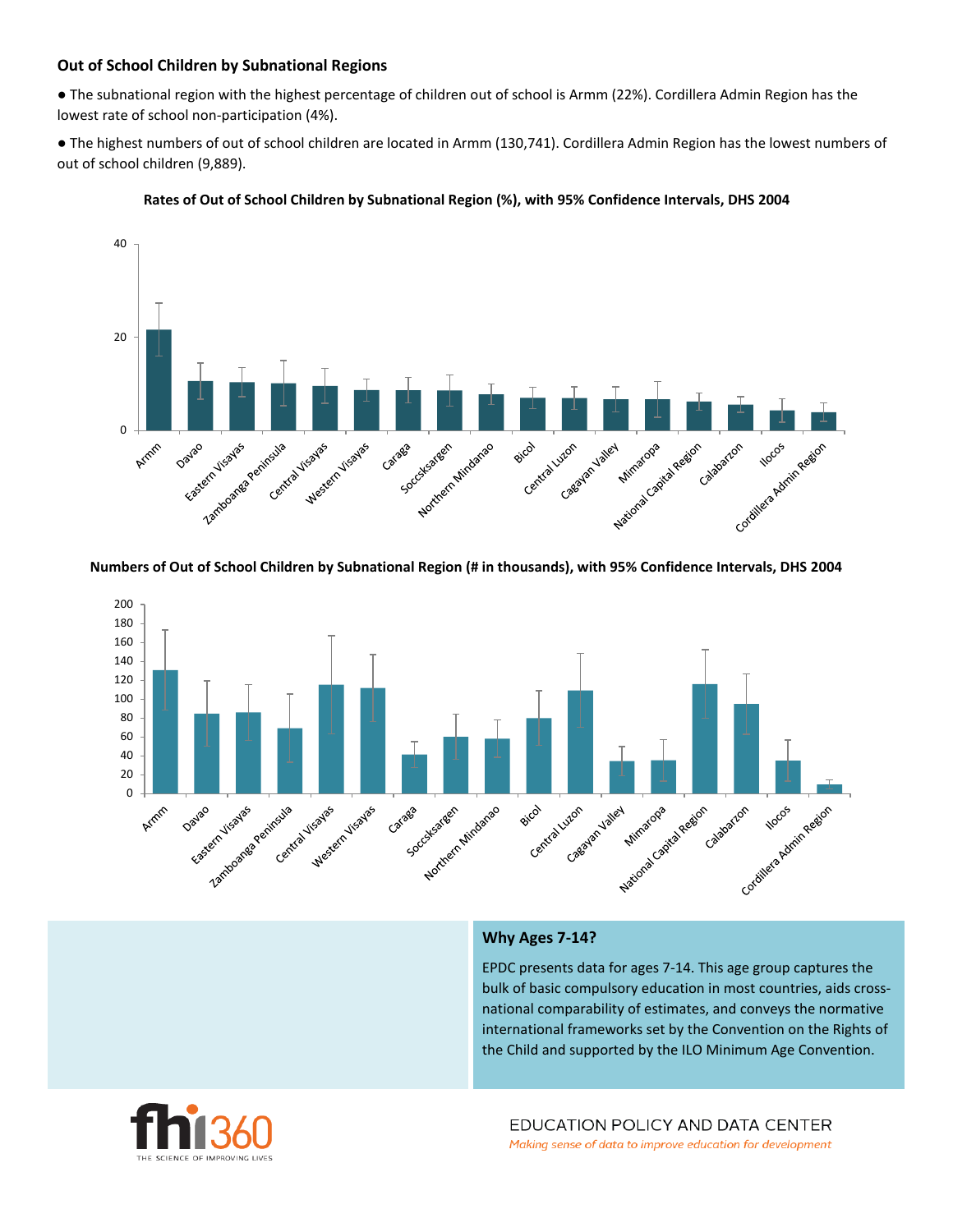### **Out of School Rates by Age and Sex**

- The official primary school entry age in Philippines is age 6. At that age, 36% of girls and 39% of boys are out of school.
- At age 15, 13% of girls and 30% of boys are out of school.
- School participation is highest for girls at age 9 and for boys at age 9.



#### **Out of School Rates, by Age and Sex**

#### **Summary of EPDC Methodology on Measuring Out of School Children**

In this profile, EPDC presents estimates of the proportion and number of out of school children of the population ages 7-14 using household survey data. Along with relative and absolute estimates of out of school children, EPDC provides 95% confidence intervals for each estimate.

To create estimates of the proportion of out of school children for a particular school year, EPDC used birthdate information to identify children who were of a particular age range (7-14) on the month that the school year began. Children who had attended primary school or higher at any time during the school year were classified as 'in school;' Children who had not attended school at any time during the school year, or who had attended pre-school during that reference period were classified as 'out of school.' The proportion of children who are out of school is calculated as the number of children within the 7-14 age range who were classified as out of school divided by the number of children within the same age range.

To obtain the number of out of school children, the out-of-school rate is then applied to the estimated population of the same age range from the UN Population Division (EPDC obtained single-age population estimates to build the correct age range). UN Population Division figures are provided for mid-year each year, and EPDC uses the population figures from the year closest to the start of the school year in each country. Depending on a country's main academic calendar, the population figure may be from the year before the school participation year.

For more information on measurement of out of school children, please see the EPDC website at www.epdc.org.



EDUCATION POLICY AND DATA CENTER Making sense of data to improve education for development